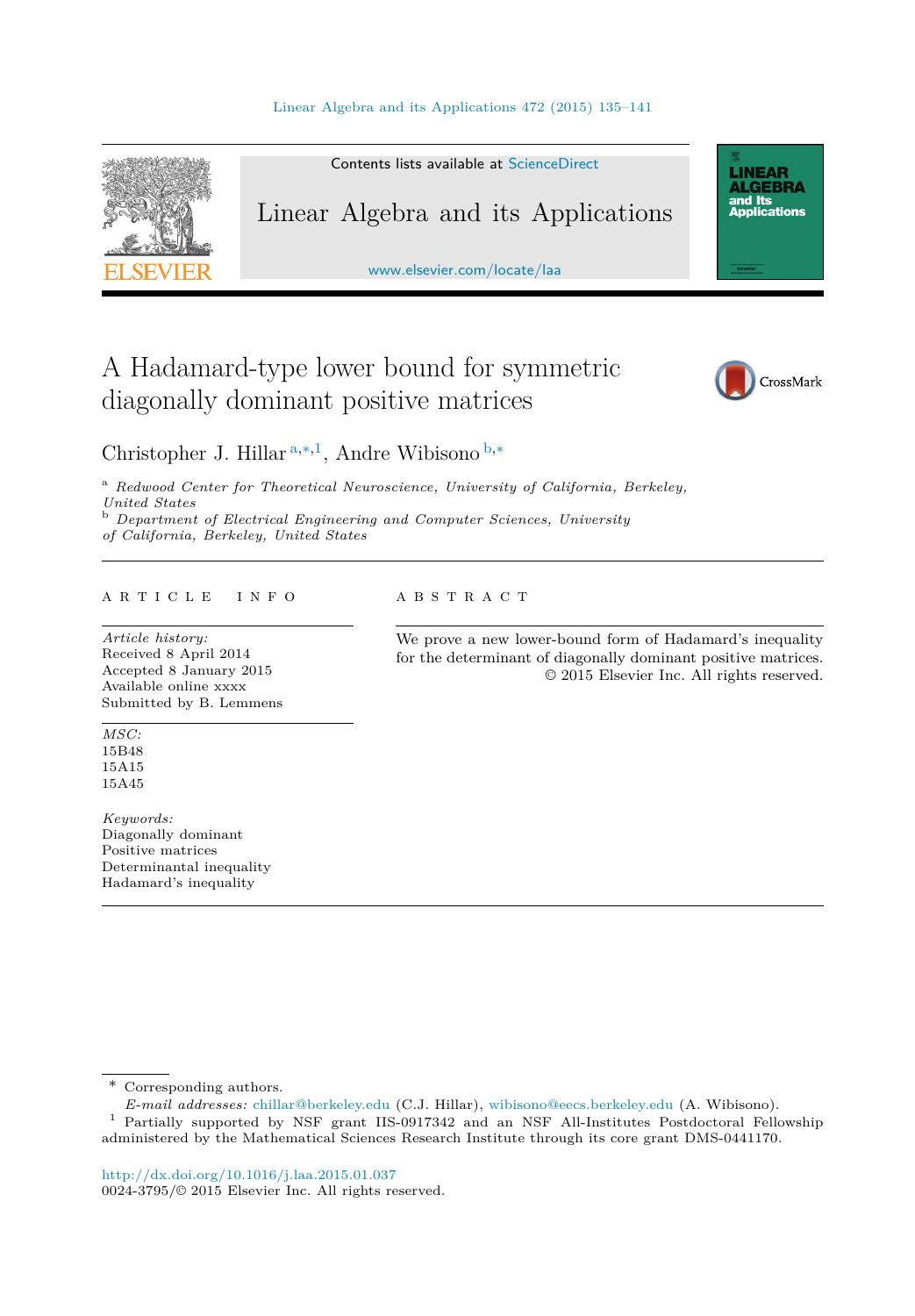#### <span id="page-1-0"></span>1. Introduction

An  $n \times n$  real matrix *J* is *diagonally dominant* if

$$
\Delta_i(J) := |J_{ii}| - \sum_{j \neq i} |J_{ij}| \ge 0
$$
, for  $i = 1, ..., n$ .

A particularly interesting case is when  $\Delta_i(J) = 0$  for all *i*; we call such matrices *diagonally balanced*. Irreducible, diagonally dominant matrices are always invertible, and such matrices arise often in theory and applications. In this Note we study bounds on the determinant of symmetric diagonally dominant matrices that have positive entries. These matrices are always positive definite (e.g., by [Lemma 2.1\)](#page-2-0).

It is classical that the determinant of a positive semidefinite matrix *A* is bounded above by the product of its diagonal entries:

$$
0 \le \det(A) \le \prod_{i=1}^n A_{ii}.
$$

This well-known result is sometimes called Hadamard's inequality [5, [Theorem 7.8.1\].](#page-6-0) A lower bound of this form, however, is not possible without additional assumptions. Surprisingly, there is such an inequality when  $J$  is diagonally dominant with positive entries.

**Theorem 1.1.** Let  $n \geq 3$ , and let *J* be an  $n \times n$  symmetric diagonally dominant matrix *with off-diagonal entries*  $m \geq J_{ij} \geq \ell > 0$ . *Then, the following inequality holds:* 

$$
\frac{\det(J)}{\prod_{i=1}^n J_{ii}} \ge \left(1 - \frac{1}{2(n-2)} \sqrt{\frac{m}{\ell}} \left(1 + \frac{m}{\ell}\right)\right)^{n-1} \to \exp\left(-\frac{1}{2} \sqrt{\frac{m}{\ell}} \left(1 + \frac{m}{\ell}\right)\right) \quad \text{as } n \to \infty.
$$

The result above was discovered in an attempt to prove the following difficult norm inequality [\[4\].](#page-6-0) Let  $S = (n-2)I_n + \mathbf{1}_n \mathbf{1}_n^{\dagger}$  be the diagonally balanced matrix whose off-diagonal entries are all equal to 1 ( $I_n$  is the  $n \times n$  identity matrix and  $\mathbf{1}_n$  is the *n*-dimensional column vector consisting of all ones).

**Theorem 1.2.** *(See* [\[4\].](#page-6-0) *Det*  $n \geq 3$ *. For any symmetric diagonally dominant matrix J with*  $J_{ij} \geq \ell > 0$ *, we have* 

$$
||J^{-1}||_{\infty} \le \frac{1}{\ell} ||S^{-1}||_{\infty} = \frac{3n-4}{2\ell(n-2)(n-1)}.
$$

*Moreover, equality is achieved if* and only if  $J = \ell S$ *.*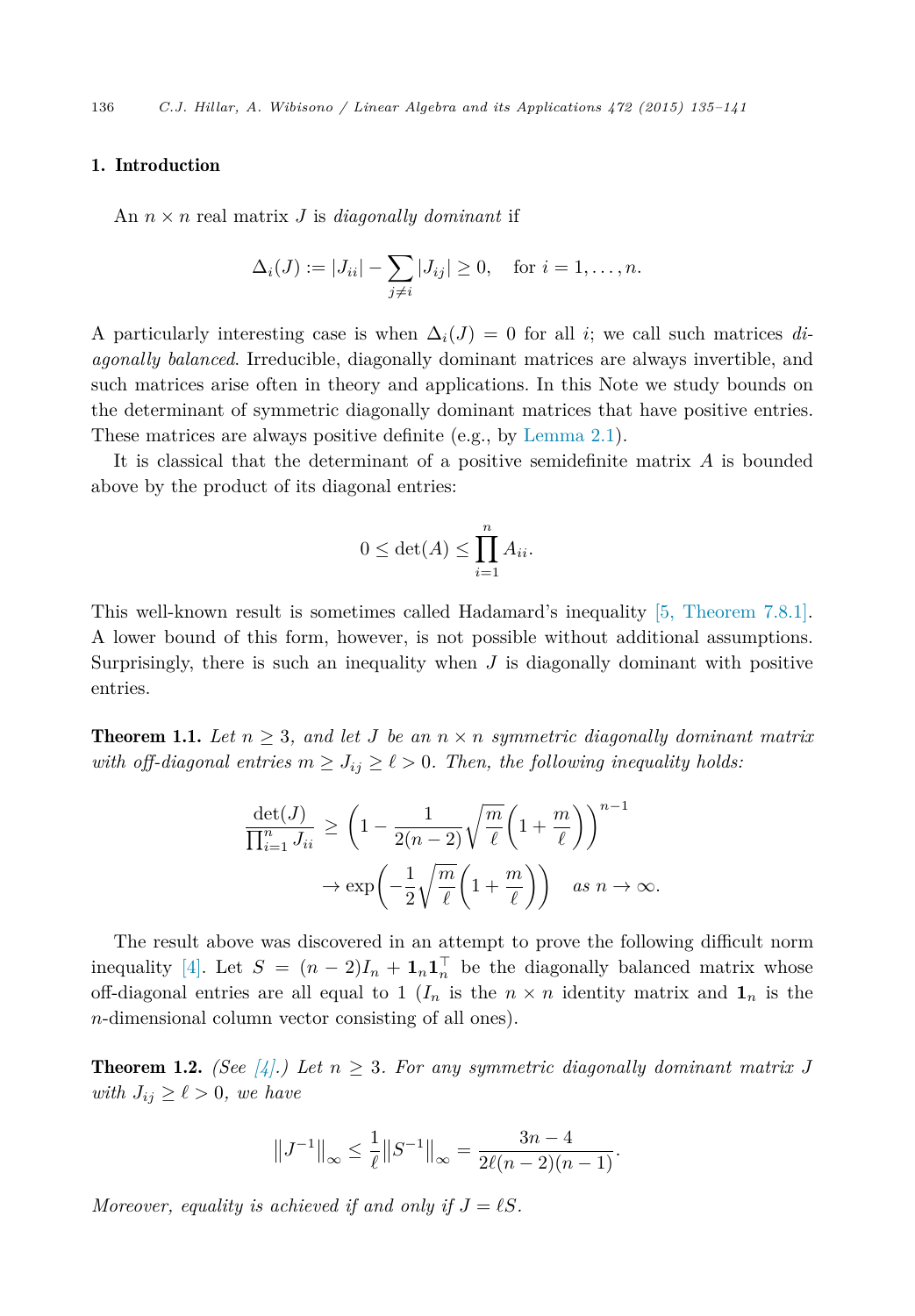<span id="page-2-0"></span>Here,  $\|\cdot\|_{\infty}$  is the maximum absolute row sum of a matrix, which is the matrix norm induced by the infinity norm  $|\cdot|_{\infty}$  on vectors in  $\mathbb{R}^n$ .

The bound in [Theorem 1.1](#page-1-0) depends on the largest off-diagonal entry of *J* (in an essential way; see [Example 3.3\)](#page-4-0), and thus is ill-adapted to prove [Theorem 1.2.](#page-1-0) For instance, combining [Theorem 1.1](#page-1-0) with Hadamard's inequality applied to the positive definite  $J^* := J^{-1} \det(J)$  (the *adjugate* of *J*) in the obvious way gives estimates which are worse than [Theorem 1.2.](#page-1-0) Nevertheless, [Theorem 1.1](#page-1-0) should be of independent interest, and we prove it in Section 2 using a block matrix factorization.

#### 2. Proof of [Theorem 1.1](#page-1-0)

Our arguments for proving [Theorem 1.1](#page-1-0) are inspired by block LU factorization ideas in [\[2\].](#page-6-0) For  $1 \leq i \leq n$ , let  $J_{(i)}$  be the lower right  $(n-i+1)\times(n-i+1)$  block of *J*, so  $J_{(1)} = J$  and  $J_{(n)} = (J_{nn})$ . Also, for  $1 \leq i \leq n-1$ , let  $b_{(i)} \in \mathbb{R}^{n-i}$  be the column vector such that

$$
J_{(i)} = \begin{pmatrix} J_{ii} & b_{(i)}^{\top} \\ b_{(i)} & J_{(i+1)} \end{pmatrix}.
$$

Then our block decomposition takes the form, for  $1 \leq i \leq n-1$ ,

$$
J_{(i)} = \begin{pmatrix} 1 & U_{(i)} \\ 0 & I_{n-i} \end{pmatrix} \begin{pmatrix} s_i & 0 \\ b_{(i)} & J_{(i+1)} \end{pmatrix}
$$

with

$$
s_i = J_{ii} \left( 1 - \frac{b_{(i)}^\top J_{(i+1)}^{-1} b_{(i)}}{J_{ii}} \right) \quad \text{and} \quad U_{(i)} = b_{(i)}^\top J_{(i+1)}^{-1}.
$$

Notice that  $\det(J) = J_{nn} \prod_{i=1}^{n-1} s_i$ , or equivalently,

$$
\frac{\det(J)}{\prod_{i=1}^n J_{ii}} = \prod_{i=1}^{n-1} \frac{s_i}{J_{ii}} = \prod_{i=1}^{n-1} \left( 1 - \frac{b_{(i)}^\top J_{(i+1)}^{-1} b_{(i)}}{J_{ii}} \right). \tag{1}
$$

It remains to bound each factor  $s_i / J_{ii}$ . We first establish the following results.

Recall the *Loewner* partial ordering on symmetric matrices:  $A \succeq B$  means that  $A - B$ is positive semidefinite.

**Lemma 2.1.** Let *J* be a symmetric diagonally balanced  $n \times n$  matrix with  $0 < \ell \leq J_{ij} \leq m$  $for i \neq j$ . Then  $\ell S \preceq J \preceq mS$ , and the eigenvalues  $\lambda_1 \leq \cdots \leq \lambda_n$  of *J* satisfy

$$
(n-2)\ell \leq \lambda_i \leq (n-2)m \quad \text{for } 1 \leq i \leq n-1 \quad \text{and} \quad 2(n-1)\ell \leq \lambda_n \leq 2(n-1)m.
$$

*Moreover, if J is diagonally dominant, then the lower bounds still hold.*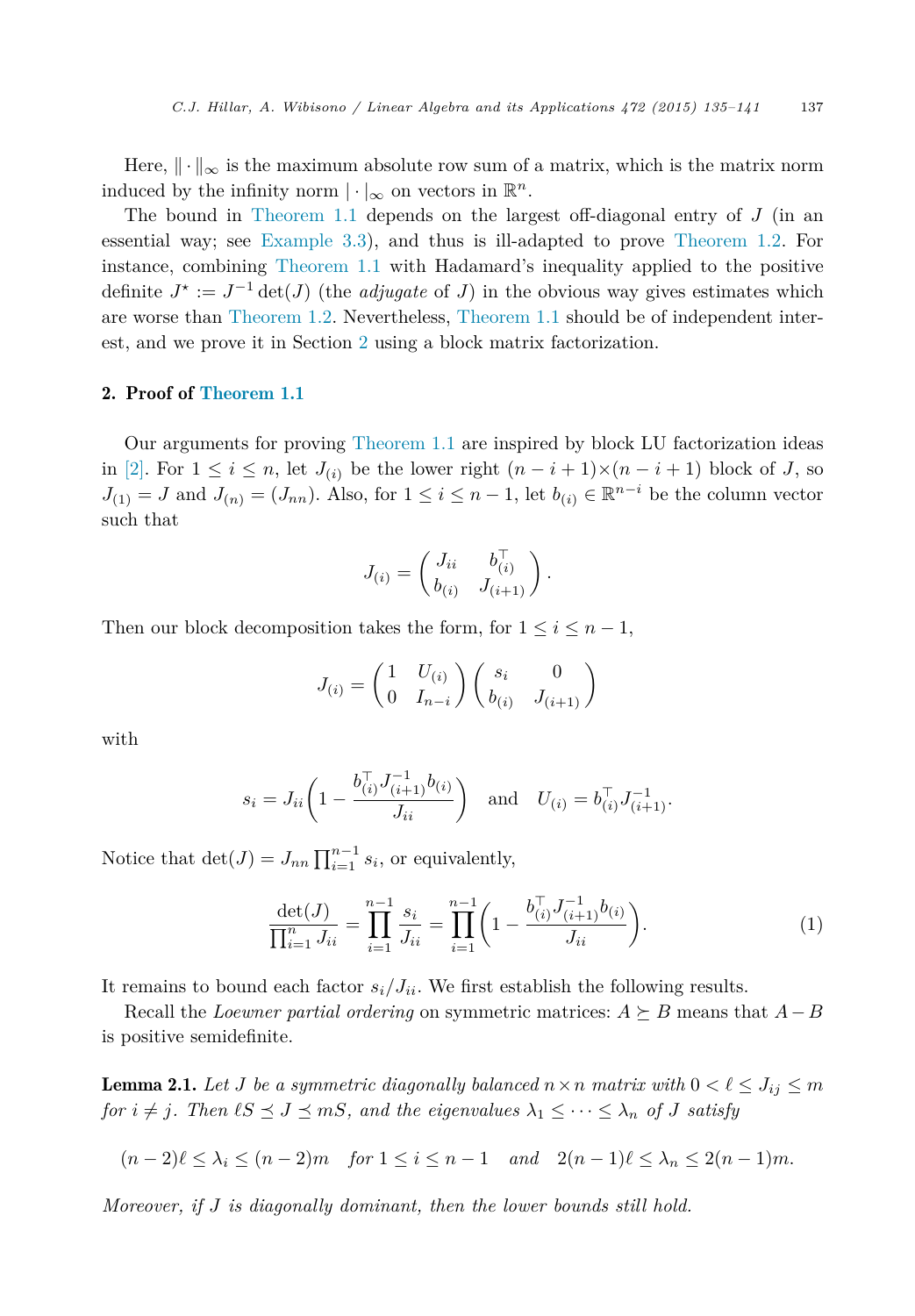**Proof.** We first show that if  $P \geq 0$  is a symmetric diagonally dominant matrix, then  $P \succeq 0$ . For any  $x \in \mathbb{R}^n$ ,

$$
x^{\top}Px = \sum_{i=1}^{n} P_{ii}x_i^2 + 2\sum_{i < j} P_{ij}x_ix_j \ge \sum_{i=1}^{n} \left(\sum_{j \ne i} P_{ij}\right)x_i^2 + 2\sum_{i < j} P_{ij}x_ix_j
$$
\n
$$
= \sum_{i < j} P_{ij}(x_i + x_j)^2 \ge 0.
$$

Since the matrices  $P = J - \ell S$  and  $Q = mS - J$  are symmetric and diagonally balanced with nonnegative entries, it follows that  $P, Q \succeq 0$  by the discussion above, which means  $\ell S \leq J \leq mS$ . The eigenvalues of *S* are  $\{n-2,\ldots,n-2,2(n-1)\}$ , so the result follows by an application of [5, [Corollary 7.7.4\].](#page-6-0) If *J* is diagonally dominant, then  $\ell S \preceq J$ , and hence the lower bounds still hold.  $\square$ 

**Lemma 2.2.** Let *J* be a symmetric diagonally balanced  $n \times n$  matrix with  $0 < \ell \leq J_{ij} \leq m$ for  $i \neq j$ . For each  $1 \leq i \leq n$ , let  $J_{(i)}$  be the lower right  $(n-i+1)\times (n-i+1)$  block of *J as defined above, and suppose the eigenvalues of*  $J_{(i)}$  *are*  $\lambda_1 \leq \cdots \leq \lambda_{n-i+1}$ *. Then* 

$$
(n-2)\ell \leq \lambda_j \leq (n-2)m \quad \text{for } 1 \leq j \leq n-i \quad \text{and}
$$

$$
(2n-i-1)\ell \leq \lambda_{n-i+1} \leq (2n-i-1)m.
$$

*Moreover, if J is diagonally dominant, then the lower bounds still hold.*

**Proof.** Write  $J(i) = H + D$ , where *H* is the  $(n - i + 1) \times (n - i + 1)$  diagonally balanced matrix and *D* is diagonal with nonnegative entries. Note that  $(i-1) \ell I \preceq D \preceq (i-1) mI$ , so  $(i-1)\ell I + H \leq J_{(i)} \leq (i-1)mI + H$ . Thus by [5, [Corollary 7.7.4\]](#page-6-0) and by applying [Lemma 2.1](#page-2-0) to *H*, we get, for  $1 \leq j \leq n - i$ ,

$$
(n-2)\ell = (n-i-1)\ell + (i-1)\ell \leq \lambda_j \leq (n-i-1)m + (i-1)m = (n-2)m,
$$

and for  $j = n - i + 1$ ,

$$
(2n-i-1)\ell = 2(n-i)\ell + (i-1)\ell \leq \lambda_{n-i+1} \leq 2(n-i)m + (i-1)m = (2n-i-1)m.
$$

If *J* is diagonally dominant, then  $(i - 1)\ell I + H \leq J_{(i)}$  and hence the lower bounds still hold.  $\Box$ 

**Proof of Theorem 1.1.** Suppose *J* is diagonally dominant. For each  $1 \leq i \leq n-1$  we have  $J_{ii} \ge \sum_{j \ne i} J_{ij} \ge b_{(i)}^{\top} \mathbf{1}_{n-i}$ , and by Lemma 2.2, the maximum eigenvalue of  $J_{(i+1)}^{-1}$ is at most  $\frac{1}{(n-2)\ell}$ . Thus,

$$
\frac{b_{(i)}^\top J_{(i+1)}^{-1} b_{(i)}}{J_{ii}} \leq \frac{1}{(n-2)\ell} \frac{b_{(i)}^\top b_{(i)}}{J_{ii}} \leq \frac{1}{(n-2)\ell} \frac{b_{(i)}^\top b_{(i)}}{b_{(i)}^\top \mathbf{1}} \leq \frac{\sqrt{(n-i+1)} m}{(n-2)\ell} \frac{\sqrt{b_{(i)}^\top b_{(i)}}}{b_{(i)}^\top \mathbf{1}}.
$$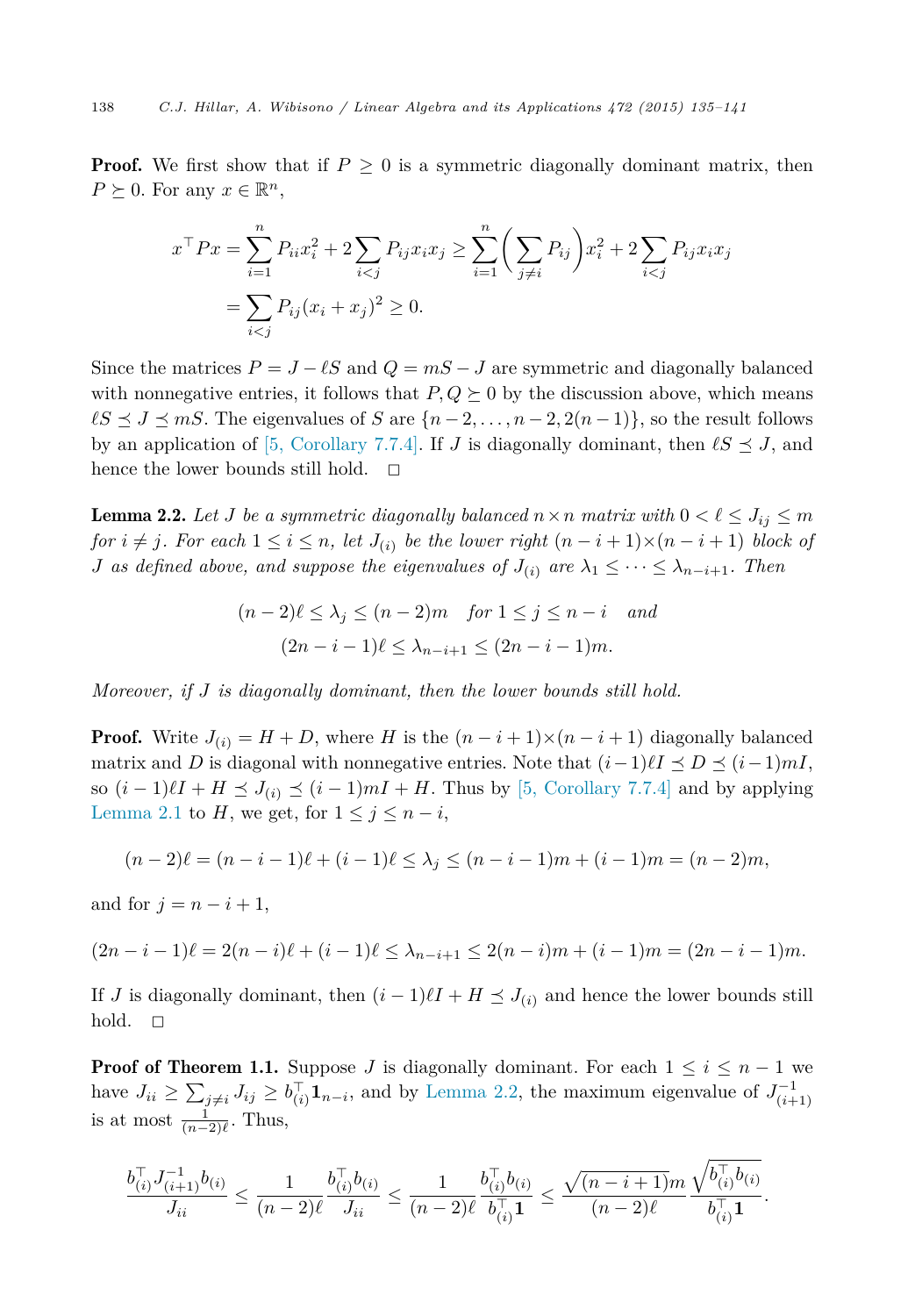<span id="page-4-0"></span>Since each entry of  $b_{(i)}$  is bounded by  $\ell$  and  $m$ , the reverse Cauchy–Schwarz inequality [\[7,](#page-6-0) [Chapter 5\]](#page-6-0) gives us

$$
\frac{b_{(i)}^\top J_{(i+1)}^{-1} b_{(i)}}{J_{ii}} \le \frac{\sqrt{(n-i+1)m}}{(n-2)\ell} \frac{\ell+m}{2\sqrt{\ell m(n-i+1)}} = \frac{1}{2(n-2)} \sqrt{\frac{m}{\ell}} \left(1 + \frac{m}{\ell}\right).
$$

Substituting this inequality into [\(1\)](#page-2-0) gives us the desired bound.  $\Box$ 

### 3. Examples

We close with several examples.

Example 3.1. The matrix  $S = (n-2)I_n + \mathbf{1}_n \mathbf{1}_n^{\top}$  has eigenvalues  $\{n-2, \ldots, n-2, 2(n-1)\},$ so

$$
\frac{\det(S)}{\prod_{i=1}^n S_{ii}} = \frac{2(n-2)^{n-1}(n-1)}{(n-1)^n} = 2\left(1 - \frac{1}{n-1}\right)^{n-1} \to \frac{2}{e} \text{ as } n \to \infty. \qquad \Box
$$

**Example 3.2.** When *J* is strictly diagonally dominant, the ratio  $\det(J)/\prod_{i=1}^{n} J_{ii}$  can be arbitrarily close to 1. For instance, consider  $J = \alpha I_n + \mathbf{1}_n \mathbf{1}_n^{\top}$  with  $\alpha \geq n-2$ , which has eigenvalues  $\{(n + \alpha), \alpha, \ldots, \alpha\}$  so

$$
\frac{\det(J)}{\prod_{i=1}^n J_{ii}} = \frac{(n+\alpha)\alpha^{n-1}}{(\alpha+1)^n} \to 1 \quad \text{as } \alpha \to \infty. \qquad \Box
$$

Example 3.3. The following example demonstrates that we need an upper bound on the entries of *J* in [Theorem 1.1\(](#page-1-0)a). Let  $n = 2k$  for some  $k \in \mathbb{N}$ , and consider the matrix *J* in the following block form:

$$
J = \begin{pmatrix} A & B \\ B & A \end{pmatrix}, \quad A = (km + k\ell - 2\ell)I_k + \ell \mathbf{1}_k \mathbf{1}_k^\top, \ B = m \mathbf{1}_k \mathbf{1}_k^\top.
$$

By the determinant block formula (since *A* and *B* commute), we have

$$
det(J) = det(A2 – B2)
$$
  
= det [(km + k $\ell$  – 2 $\ell$ )<sup>2</sup>I<sub>k</sub> + (2k $\ell$ m + 3k $\ell$ <sup>2</sup> – 4 $\ell$ <sup>2</sup> – km<sup>2</sup>) $\mathbf{1}_k \mathbf{1}_k^{\top}$ ]  
= 4 $\ell$ (k – 1)(km + k $\ell$  –  $\ell$ ) · (km + k $\ell$  – 2 $\ell$ )<sup>2k-2</sup>,

where the last equality is obtained by considering the eigenvalues of  $A^2 - B^2$ . Then

$$
\frac{\det(J)}{\prod_{i=1}^n J_{ii}} = \frac{4\ell(k-1)(km+k\ell-\ell)\cdot(km+k\ell-2\ell)^{2k-2}}{(km+k\ell-\ell)^{2k}}
$$

$$
\rightarrow \frac{4\ell}{\ell+m} \exp\left(-\frac{2\ell}{\ell+m}\right) \quad \text{as } k \rightarrow \infty.
$$

Note that the last quantity above tends to 0 as  $m/\ell \to \infty$ .  $\Box$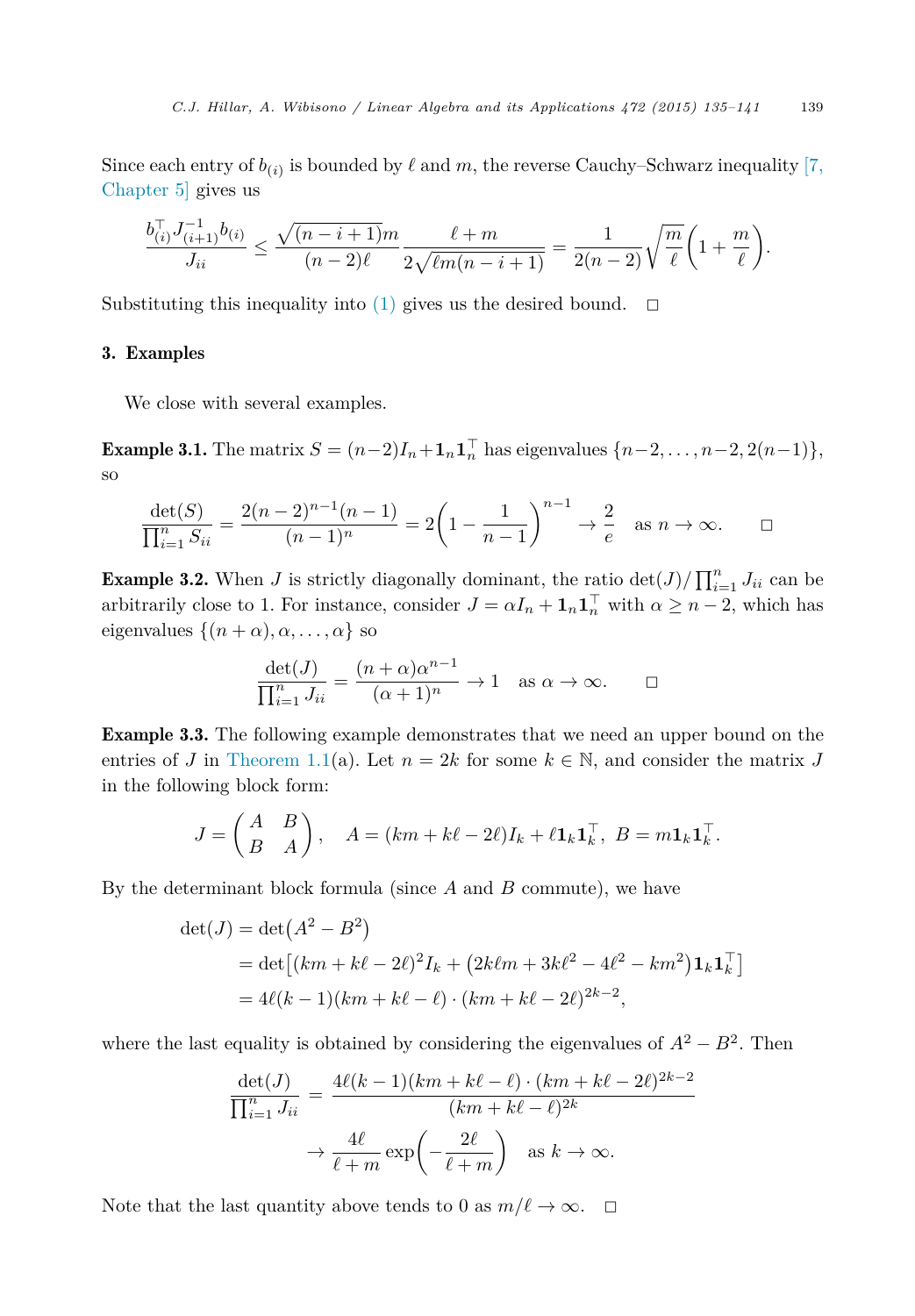<span id="page-5-0"></span>Upon submission of this paper, we also conjectured the following. We thank Minghua Lin for allowing us to include his proof [\[6\]](#page-6-0) of this conjecture.

Conjecture 3.4. *For a positive, diagonally balanced symmetric J, we have the bound:*

$$
\frac{\det(J)}{\prod_{i=1}^n J_{ii}} \le \frac{\det(S)}{(n-1)^n} = 2\left(1 - \frac{1}{n-1}\right)^{n-1} \to \frac{2}{e}.
$$

Without loss of generality, we may assume  $J_{ii} = 1$  for all *i*. Then we can write  $J = I_n + B$ , where *B* is a symmetric stochastic matrix with  $B_{ii} = 0$  for all *i*. Recall that a (row) stochastic matrix is a square matrix of nonnegative real numbers with each row summing to 1.

**Theorem 3.5** *(Minghua Lin).* Let *B be* an  $n \times n$  *symmetric stochastic matrix with*  $B_{ii} = 0$ *for all i. Then*

$$
\det(I_n + B) \le 2\left(1 - \frac{1}{n-1}\right)^{n-1}.\tag{2}
$$

*Moreover, this inequality is sharp.*

We start with some lemmas that are needed in the proof.

**Lemma 3.6.** If *B is* an  $n \times n$  *symmetric stochastic matrix with*  $B_{ii} = 0$  *for all i*, *then*  $\tan B^2 \ge \frac{n}{n-1}$ . Equality holds if and only if  $B_{ij} = \frac{1}{n-1}$  for all  $i \ne j$ .

**Proof.** By the Cauchy–Schwarz inequality,

$$
(n2 - n) \sum_{i \neq j} B_{ij}^{2} \geq \left(\sum_{i \neq j} B_{ij}\right)^{2} = n^{2},
$$

so

$$
\operatorname{tr} B^2 = \sum_{i \neq j} B_{ij}^2 \ge \frac{n}{n-1}.
$$

The equality case is trivial.  $\square$ 

**Lemma 3.7.** For  $a > 0$ , the function  $f(t) = (1 + at)(1 - t/a)^{a^2}$ ,  $0 \le t \le a$ , is decreasing.

**Proof.** It suffices to show that  $f(t) = \log f(t)$  is decreasing for  $0 < t < a$ . Observing that

$$
\widetilde{f}'(t)=\frac{a}{1+at}-\frac{a}{1-t/a}=-\frac{a(1+a^2)t}{(1+at)(a-t)}<0,
$$

the conclusion follows.  $\Box$